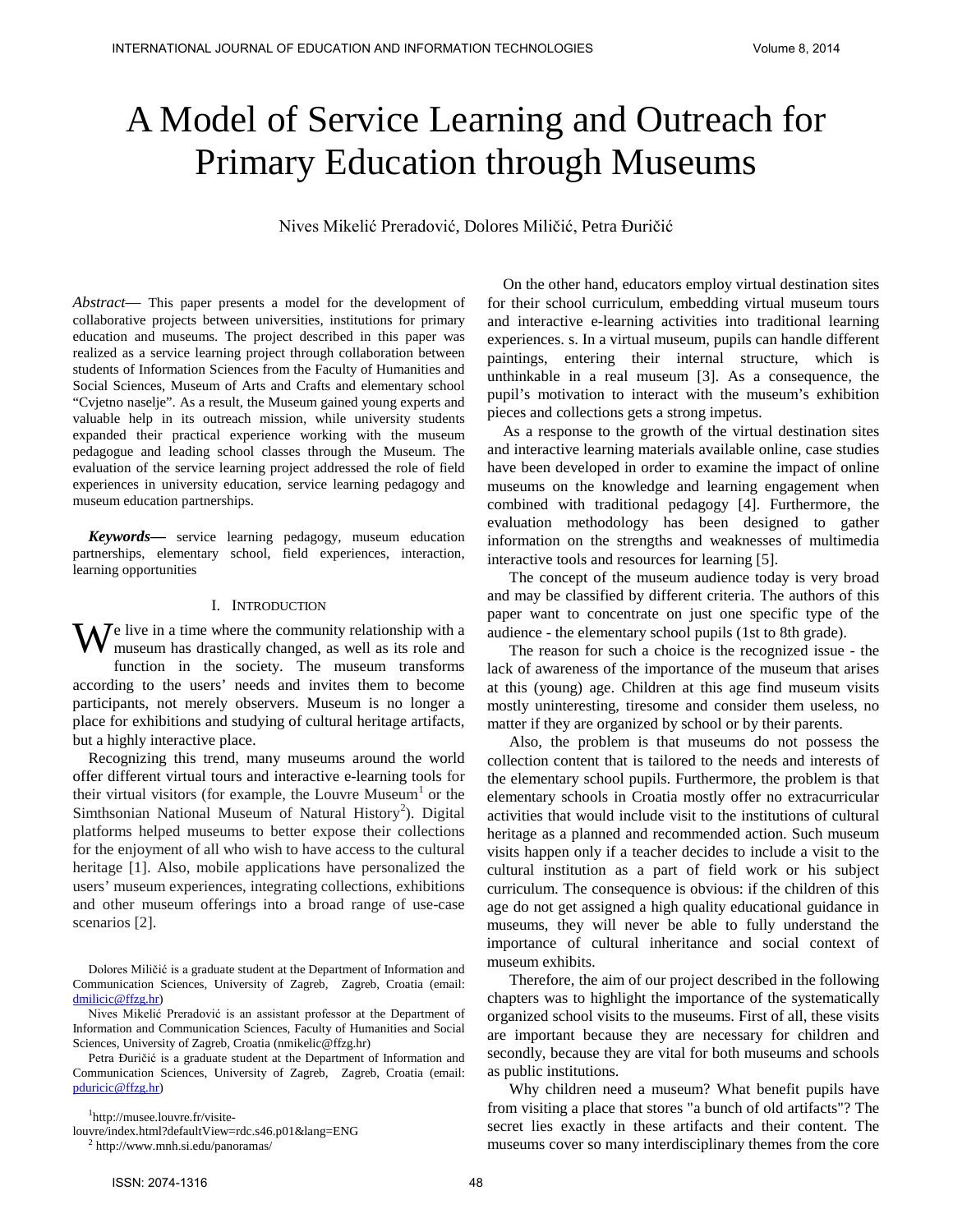school subjects that it is almost impossible to imagine a single lesson that could not be carried out in a museum. Connecting pupils emotionally and intellectually to the accurate stories of the past through the museum artifacts enhances their understanding of the present and shapes their meaning.

Museums are a suitable environment for the creation of experiences, gathering of information and for communication. In the process of learning, understanding and growing up, visual and auditory perception plays a significant role. Pupils' contact with the museum artifacts facilitates and enhances their access to history, encourages historical imagination and awakens interest in the historical events that are presented only as text in their school books and are therefore often uninteresting.

## II. PROJECT PARTNERSHIP

Project *TiM: Ti i Muzej (Team: You and Museum*) emerged through collaboration between four Information and Communication Sciences students with the elementary school Cvjetno Naselje (in further text: School) and Museum of Arts and Crafts in Zagreb (in further text: Museum).

## *A. Museum of Arts and Crafts*

Museum of Arts and Crafts<sup>[3](#page-1-0)</sup> in Zagreb was founded in 1880 by initiative of the Arts Society and its former President Isidor Krshnyavi as one of the first institutions of its kind in Europe. Its role was to protect works of art and craft against the new predominance of industrial products, to preserve the traditional values of people's trades and to create a new aesthetic culture for the city's upper class. So, for that purpose, in 1882 the Museum as well as a Craft school (known today as the School for Applied Art and Design), were founded.



Fig. 1 Museum of Arts and Crafts in Zagreb

The Museum is located in the center of the downtown area. The palace, built in the German renaissance style, was constructed primarily as a museum, and with its façade it still fulfills the scenography of one of Zagreb's most beautiful squares.

The Museum houses more than 100.000 objects spanning from14th century to the 20th century and represents a nationallevel museum for artistic production and the history of material culture in Croatia.

It has a permanent exhibition that extends over 3 floors at more than 2,000 m 2 of museum space and includes about 3000 exhibits. The artifacts are classified into 19 diverse museum collections: furnishing, metal, painting, sculpture, clocks, photography and photographic equipment, musical instruments, graphic design, ivory, printing and bookbinding, printed and painted leather, devotional items, smoking accessories and toys. The permanent exhibition was brought up to date in 1995 with commentaries on the exhibits in the form of legends, videos and computer installations. The new concept of the permanent exhibition is a reflection of the system and scope of the museum stocks.

The Museum also has an important library with more than 50.000 titles.

Thanks to its rich abundance of objects from abroad, the Museum goes beyond national importance and is a part of European heritage. Furthermore, the Museum also possesses its own restoration labs specialized in metals, ceramics, glass, textiles, paintings and polychrome sculpture.

The modern role of the Museum is seen in its rich cultural and societal events: it regularly organizes cultural and historical, problem and thematic exhibitions, expert meetings, educational playrooms and workshops.

## *B. Elementary school "Cvjetno naselje"*

Elementary school Cvjetno naselje $4$  celebrated its 50th anniversary in the school year 2011-2012. The school is located in an urban area, surrounded by big roads with heavy traffic.



Fig. 2 Elementary school "Cvjetno naselje"

In the school year 2012-2013 it had 334 pupils in 17 classes (nine classes with children aged 7-10 and eight classes with children aged 11-14).

Since 1998 the school has classes in one (morning) shift in line with European standards. A small number of pupils per class allow teachers to observe each pupil's social, emotional, physical and intellectual development and individualized approach, as well as group work.

In the school year 2001-2002 it was among the first schools that introduced an experimental program of foreign language learning from the first grade.

The school management places an emphasis on the respect and recognition of human values of both pupils and teachers, promoting humanization of the school system to achieve equal opportunity and equal treatment for all pupils and effective communication between parents, teachers and the school administration. Finally, this elementary school pays particular attention to the moral and social issues, encourages the development of pupils' interests, abilities and skills with the desire to obtain a high quality communication and mutual respect and accomplish the most important task - to enable each pupil to develop a strong belief system in their own abilities and to become a happy child.

<span id="page-1-0"></span> $3$  http://www.muo.hr/

<sup>4</sup> http://www.os-cvjetno-naselje-zg.skole.hr/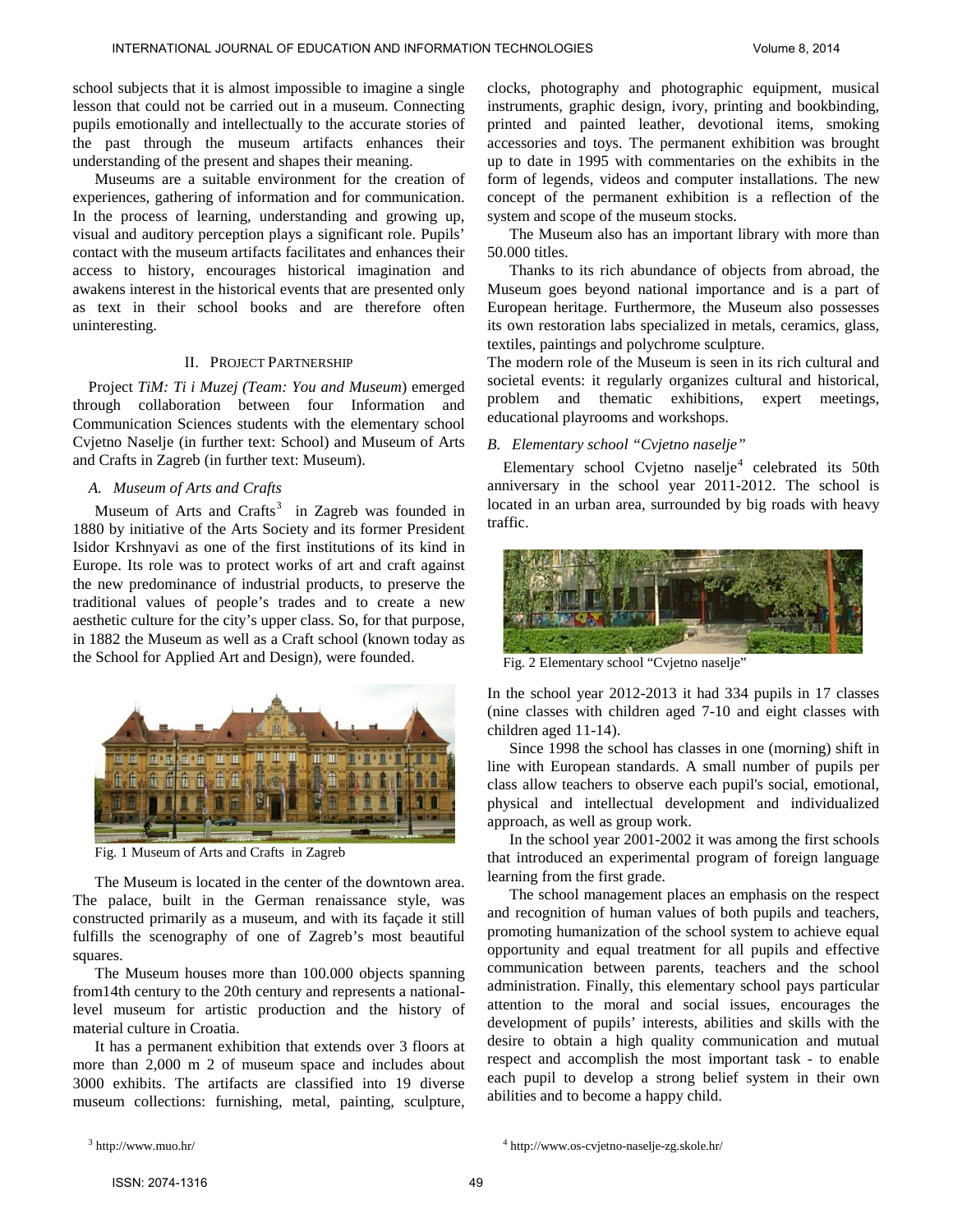## *C. Project partnership and community need*

As part of its outreach activities, the Museum of Arts and Crafts needed to increase the number of pupils visiting museum and recognizing museum educational activities, the faculty mentor was seeking ways to expand university's involvement with the local community and to increase servicelearning courses, while students needed to obtain the field experience.

By identifying a community need and matching it with the skills of university students, a vital service was provided to the community's youth, while students obtained practical service experience.

## III. PROJECT DESCRIPTION

Service learning project TiM (You and Museum) aimed to emphasize that many tasks of the educational process that are realized in the natural and social environment can also be accomplished through the visit to the museums with a somewhat greater engagement.

The core knowledge pupils receive through school subjects may be easily expanded in the museum environment through observation, independent research, encouraging curiosity and reasoning. This may be marked as a process enhancing the successful adoption of the compulsory learning content through an entertaining element, which is a visit to the museum.

Museum artifacts are a source of knowledge, but that source needs to be opened not just for experts, researchers, artists and those who already possess awareness of the importance of a museum, but also for young brains that are full of questions and that cannot abstract or understand answers read from the legends printed in their textbooks.

Pupils that get the opportunity to interact with the exposition artifacts begin to communicate with the history and start learning which ends not only in acquiring new knowledge but, what is more important, acquiring unforgettable impressions and observations. Museums can therefore create an atmosphere of educational practice which listens to its young visitors and promotes curiosity through learning and collaboration with other public institutions, such as elementary schools.

## *A. Learning through Experience and Interaction in a Museum Environment*

Pupils visiting a museum receive concretization and enrichment of the specific educational content; they experience the culture of life, belongness to the museum circuit and enjoyable memorizing. Important educational parts of the visit to the museum are creative workshops that include hands-on activities that each pupil participates in. These workshops should be a supplement to the museum tour and should be based on the content of the tour, satisfying the main objective of the museum visit.

Elementary school pupils should be allowed to participate in the guidance through museum because, apart from curiosity, the museum artifacts evoke associations to the "items in grandma's home", old stories they have heard, etc. These artifacts are vehicles for looking into the past and museum needs to uncover the meaningful story behind them to these young visitors.

Furthermore, a museum should ideally take pupils somewhere they have never been in their imagination and thus reveal its function in their lives, enabling them to perceive it not just as a place for professionals and tourists, but as their place of learning and growing.

The direct encounter of children with museum artifacts is the beginning of communication and learning, and workshop can activate the participation in the communicational and educational circle which starts from them and ends with them. Children's' perception of the world around them, as well as information they receive, must be processed and presented in an interesting way. Otherwise, their visit to the museum has no educational effect.

It is important to emphasize that the guidance through the museum exhibits and amusements should be tailored to the curriculum of a specific grade that visits a museum. In that way, the museum pedagogue would be given the curriculum and learning content which he might, in cooperation with the teacher, include in the educational guidance. The final product would be a professional guidance that insures rich learning experiences, induces museum's educational outreach and raises pupils' interest in the museum.

Elementary school pupils do not perceive field work as an obligation but as an enjoyable and informal process of learning through experience. Their emotions are an indispensable part of it which plays a very important role during a visit to the museum, especially if such emotions create a connection with the real world and encourage children to pose questions.

It is important to maintain and continually develop standards for the pupils' visit to the museum. In order to accomplish all educational goals of the visit, both the school and the museum must set clear expectations in advance, to avoid misunderstandings. The teacher as an individual has a major role in this process, because the realization of the whole visit as well as its success depends on his attitude.

The long-term goal of these visits would be to significantly increase the communication between museum and the local community, where museum fulfills its outreach mission, raising the community knowledge and awareness about the importance of preserving cultural heritage in the area of human consciousness. The authors of this paper believe that this approach might be one of the best courses of action to shape the perception of the new generations.

#### *B. Project framework*

At the Faculty of Humanities and Social Sciences (University of Zagreb), as part of the graduate course titled *Service Learning in Information Sciences,* students have conducted a mentored project aimed at pupils who never had a guided museum experience before.

In order for pupils to learn in a museum setting, they must be able to make mental investments in the learning process and stay motivated [6]. Therefore, it is important to offer them a challenge, arouse curiosity and motivation for further exploration in the museum environment.

To satisfy these demands, one of the objectives of the service learning project TiM was to design age-appropriate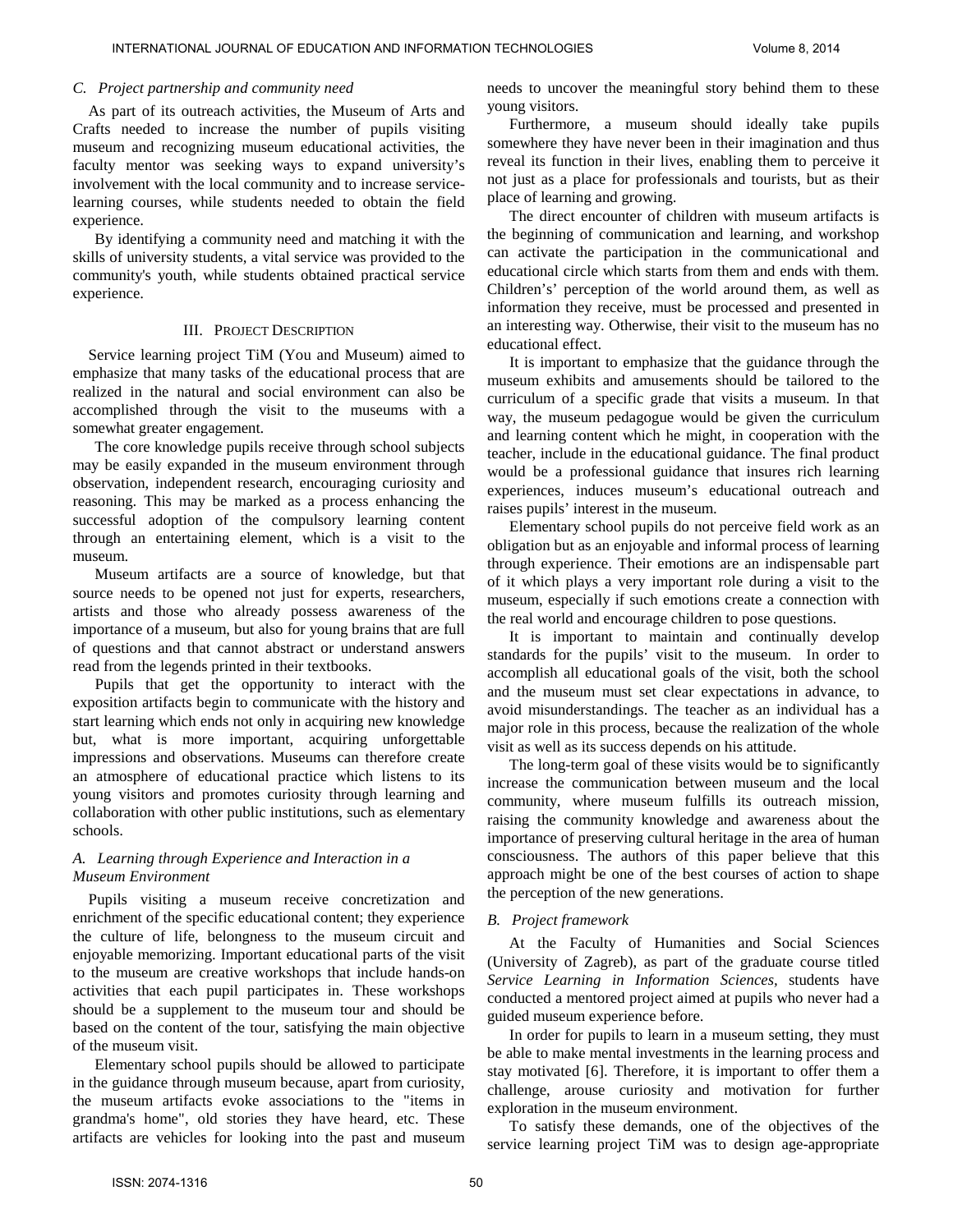instructional materials, such as worksheets and activity kits that will encourage pupils during the museum visit to grasp new concepts, relate them to the past experiences and integrate new information with previous knowledge, retaining it in memory for the later application. The other objective of the project was to demonstrate that a strong will and minimal resources can make huge transformations in lives of the local community, especially its youngest members.

## *C. Methodology*

Three problem areas were covered by this project: the role of service experiences in preparing graduate students for their future careers; school-museum-university partnership and student project management capabilities.

Regarding the service experiences, students were able to frame their theoretical knowledge in the context of the local environment, which enhanced their understanding of civic responsibility in the local community and society in general [7]. Service learning experiences shifted their focus from developing skills for their future careers to learning outwards, beyond the classroom [8].

Service learning (SL) teaching method was used to connect the goals of higher education with the needs of the local community by providing the project of public service that encouraged university students to utilize their classroom knowledge to improve local communities [9].

This method was introduced in the Faculty of Humanities and Social Sciences at the University of Zagreb in academic year 2006-07 with the goal to transform the traditional excathedra teaching style [10]. Goals and requirements for this teaching and learning method were based upon the U.S. experience.

Since then around 60 SL projects in the field of information sciences and information technology have been completed and evaluated as part of the course "Service Learning in Information Sciences". Students find this method effective, because (according to their course evaluations as well as service learning project evaluations) it increases their awareness of the world and their personal values and facilitates their engagement and interactivity in the classroom [11, 12].

Moreover, initial service learning projects developed through collaboration between university students, faculty and primary schools yielded excellent results [13].

Regarding the school-museum-university partnership, studies of student museum internships already showed that students gain valuable teaching experience interpreting museum collections with children visiting the site [14].

As to the educational objectives of their service learning project, students planned to acquire new knowledge in the field of museology and informatics, which are both important segments of the pedagogical practice in museums. They also decided to encourage the development of critical thinking and instill a sense of cultural heritage in a younger generation.

Elementary school pupils (fifth, sixth, seventh and eighth graders) have visited Museum of Arts and Crafts with their class. Firstly, they visited the permanent collection of the Museum under the professional guidance of the museum pedagogue (Fig 3 and Fig 4).



Fig. 3. Pupils visiting Museum of Arts and Crafts with their class.

The Museum wanted to offer tour and workshops for school children as part of their outreach mission.



Fig. 4. Pupils actively participating in the visit of the Museum of Arts and Crafts

After the tour of the permanent exhibition, pupils took part in a creative workshop prepared by the museum pedagogue (Fig 5 and Fig 6).

Each workshop has been specifically and professionally prepared depending on the pupils' age and grade.

Thus, one group of pupils has made antique furniture out of corrugated cardboard.

The other group of pupils drew their bodies on a large format paper.

Finally, the last group was given a smooth paper coated with a mixture of black ink and egg yolk, which they scraped with wooden chopsticks.

The museum pedagogue selected all the themes for the workshop and provided all materials.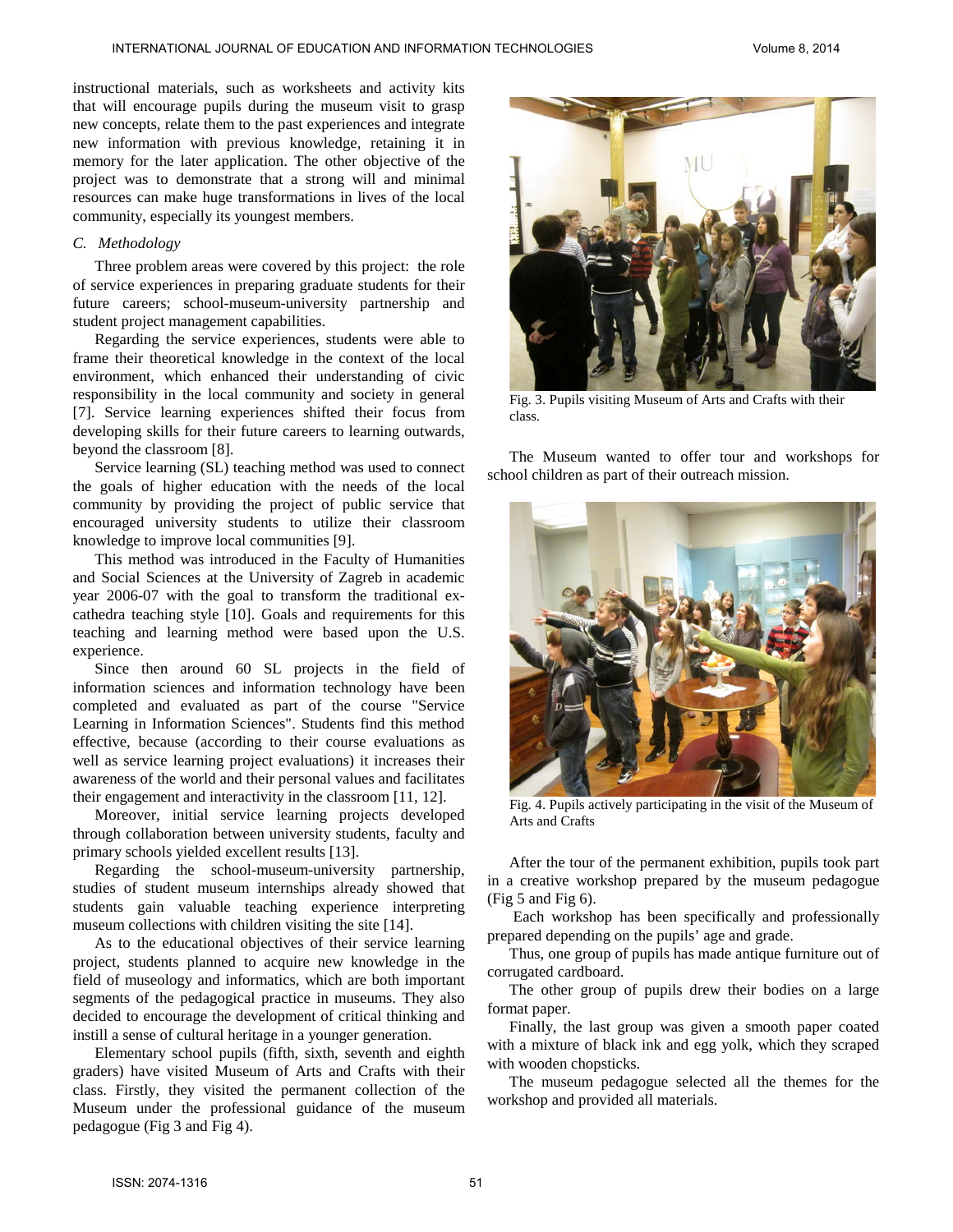

Fig. 5. Pupils in the creative workshop of the Museum of Arts and Crafts.



Fig. 6. Pupils working with smooth paper coated with a mixture of black ink and egg yolk

Students have documented all the activities as videojournal, interviewing the pupils who visited the exhibition and who took part in the creative workshops.

The second and final part of the service learning project was carried out both in school and at home

In the final part of the project, children were able to visit the web page created by faculty students and read museum news. They also had a chance to browse through the gallery of pictures showing their recent visit to the Museum of Arts and Crafts and were able to take part in the quiz that tests their knowledge about Museum of Arts and Crafts and its various artifacts.

During the semester, students were introduced with different reflection e-activities (e-journals, e-portfolios and ediscussions) that were assessed at the end of the course. They used e-learning tools available through Moodle (Modular Object-Oriented Dynamic Learning Environment) and Mahara (ePortfolio system), creating digitized collections of text, graphic and multimedia artifacts that represent their learning curve over the course of semester.

Their reflective journal writings and ePortfolio selections proved once more that service learning projects enable meaningful teaching and learning experiences [9].

#### *D. Results*

In this project, information and communication science students succeeded in presenting the MUO museum to pupils (that never visited museum before) as a place filled with dynamic projects based on the evocative collection content and as an environment for open-ended and self-directed learning experiences.

Students took part in the creation of age- appropriate activities and developed their leadership, communication and teamwork skills, while contributing to the quality of the Museum's educational program in an informal learning environment. They were able to apply their classroom learning to the local community and practice their skills in a real-world setting.

Students' reflective activities served as evidence that a university-community partnership developed in response to an expressed need results is a transformative experience of teachers, students, and museum educators [15].

The resulting videos with the pupils' responses were used not only by students to document the service learning project experience, but also by faculty mentor to evaluate the students' service learning project.

Answering the students' questions in the interview, pupils have expressed their enjoyment in the museum tour. The majority of them liked the professional educational guidance and the follow-up workshop.

They also learned new facts about different historical periods. Some of them even expressed wish to work in a museum once they grow up, while the majority of pupils stated that they learned many new concepts related to the museum (such as *curator* or *depot*) and that their first visit to the museum was an enjoyable experience.

Furthermore, as a result of the video journal, students have received very positive comments on their project.

Together with the museum pedagogue as community partner they planned a range of opportunities to help pupils learn in ways that match their learning preferences and to engage school pupils in meaningful and creative activities that represent learning as an active process.

Additionally, the museum pedagogue brought students' ideas to action with drawing and modeling activities and handling of the artifacts in a museum collection.

Furthermore, pupils have expressed their surprise by the artifacts in the Museum's possession and its informal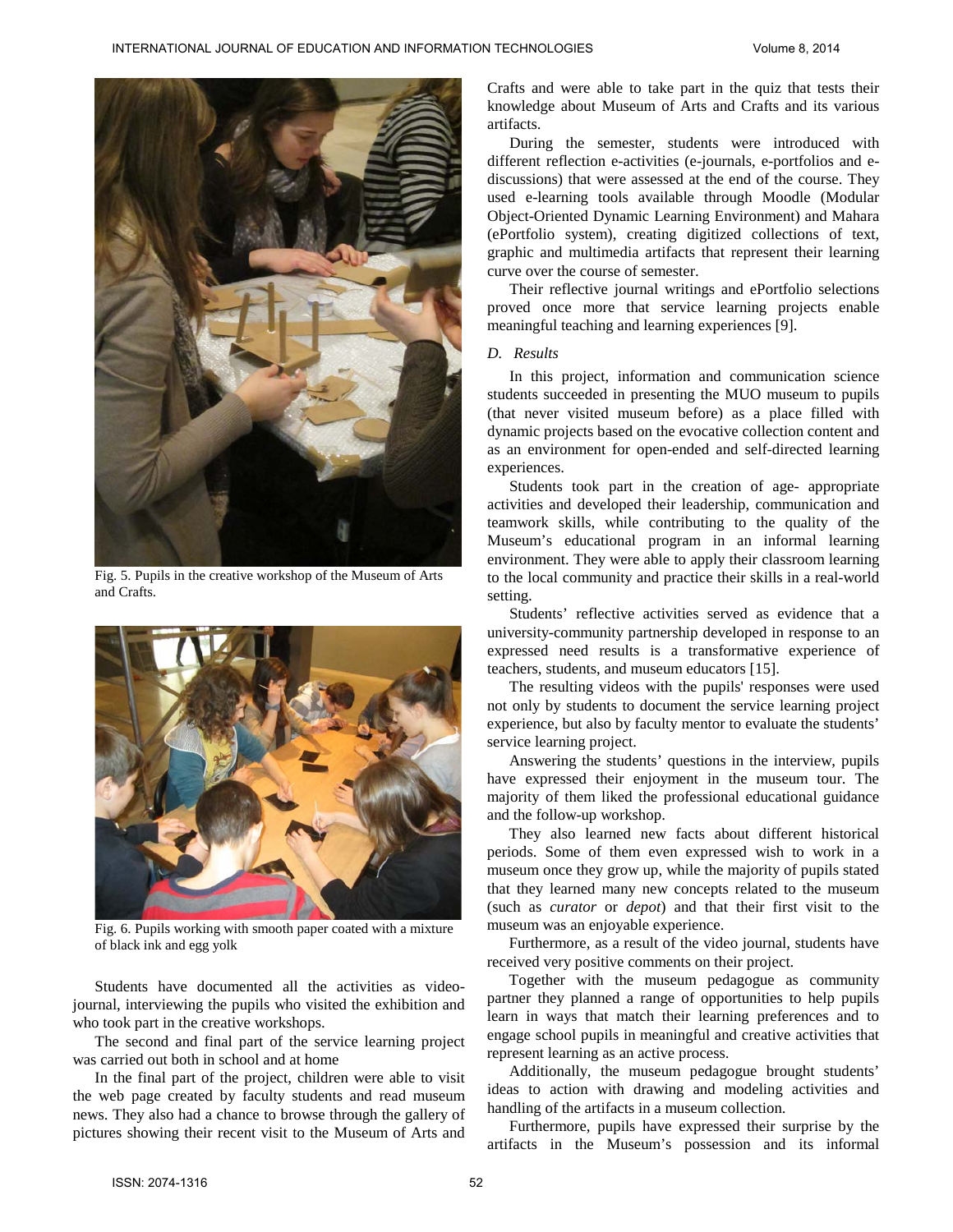educational function that supports the children lifelong learning perspective. They were also impressed by the improvisation of the artist Boris Badurina who introduced fifty interventions in the Museum's permanent exhibition, as part of the cycle of dynamic exhibition events titled "Contemporary artists in the permanent display".

Finally, pupils reported that, apart from being entertained and being able to learn many useful facts, they abandoned the prejudice of museums as places with dusty antiquities, decrepit valuables, remains and scraps.

Creative workshops were more interesting to girls than boys, but all of the pupils agreed that they would like to visit museums more frequent and to learn in this way because they had a chance to link the historical facts to the actual artifacts from the museum.

#### IV. VIRTUAL PROJECT ENVIRONMENT

Starting from the definition of the website's educational value, David T. Schaller and Steven Allison-Bunnell, claim that educational website should provide to students the same things that an excellent teacher does, engaging pupils in the learning process and stimulate their imaginations. It needs to offer something more than the standard textbook, but should also include some basic features such as learning goals and outcomes and clearly targeted domain of action to help pupils to develop skills and increase their knowledge [16].

Interactivity is the key element of a museum's educational website dedicated to two-way communication between pupils and a museum. Researchers [16] believe that website interactivity should include several important elements:

• enable bidirectional communication between real people, whether in real time or not,

• foster a productive decision-making process, which means that pupils have the ability to see the consequences of their choices,

• provide pupils with something they would rather have done than watch

As a part of the service learning project, students have designed a website with the aim to connect pupils with the museum. The home page of the website contains information from the museum world, invitations to the new exhibitions and workshops that pupils might find interesting. It also contains the link for a Facebook page and a short survey.

In the main menu there is also a link to a photo gallery that contains all the photos of the pupils' visit the museum and the workshop, arranged by a grade. When the project gest expanded to other schools, the photographs and video documentation will be organized into folders on the webpage, to make it easier for visitors to find content that interests them and from which they benefit.

Furthermore, the next option in the main menu is ''Ask museum''. With this add-on feature, the pupils will be able to ask the museum staff whatever interests them and what they were embarrassed to ask during the museum tour and/or the workshop. Apart from this form, pupils can also fill in an anonymous form in order to leave comments about the museum, the quality of their museum tour, about the workshop they took part in or the service learning project.

Collaborating with the museum pedagogue, university students have also developed an educational interactive quiz which was also placed on the website of the TIM project and serves as a reminder to the elementary school pupils about the content that they have learned during their visit to the museum. The questions in this interactive quiz are of various types, but the most common type is a multi-choice question providing a range of A, B, C style answers for the pupils to choose from.

Example question:

The permanent exhibition of the Museum of Arts and Crafts presents the life and culture of:

a) nobility and the bourgeoisie in Croatia,

b) people in rural areas

c) pupils in your school

The answer button advances the pupil through the quiz and keeps track of his answers along the way. When the pupil submits the final answer, the calculation script (determining the user's score and displaying it on the screen) is being executed. At the end, a summary screen shows the results and the percentage of the questions answered correctly.

The last part of the main menu is the survey that was also created by students in collaboration with the museum pedagogue. The goal of the survey was to receive a quality feedback from students in order to improve museum services, its outreach and to make museum tours and workshops more innovative, educative and interesting.

It should be noted that website of the service learning project, as well as other activities have been developed by students themselves, with a little help from the museum staff.

Alongside the website of the project, students have also made a Facebook project group that is frequently visited by school pupils who have a Facebook account.

### V. EVALUATION

#### *A. The Reactions of Pupils*

As already mentioned, university students have conducted interviews with pupils during the project's action phase, questioning them about the feelings that were awakened during a visit to the museum and while participating in workshops. Since university students conducted these interviews with their own equipment, the poor quality of the footage of interviews can be excused (The students filmed these interviews with built-in mobile phone cameras and the recorded content was quite difficult to listen to, view and examine). But, students have put forth enough effort to extract the material showing pupils' reflections and critical thinking as a result of the participation in this project.

The girls from the 7th grade were mostly impressed by the imagination of contemporary artist Boris Badurina, whose works are the part of the permanent exhibition of the Museum of Arts and Crafts. They found his work amusing claiming that he "mixed the present with the past in a humorous way". They also found it interesting to see all the artistic periods in one place and to be able to notice the differences in styles - from furniture to clothing styles, which delighted them very much.

At the end of the interview, female pupils have concluded that they never expected to acquire so much knowledge in the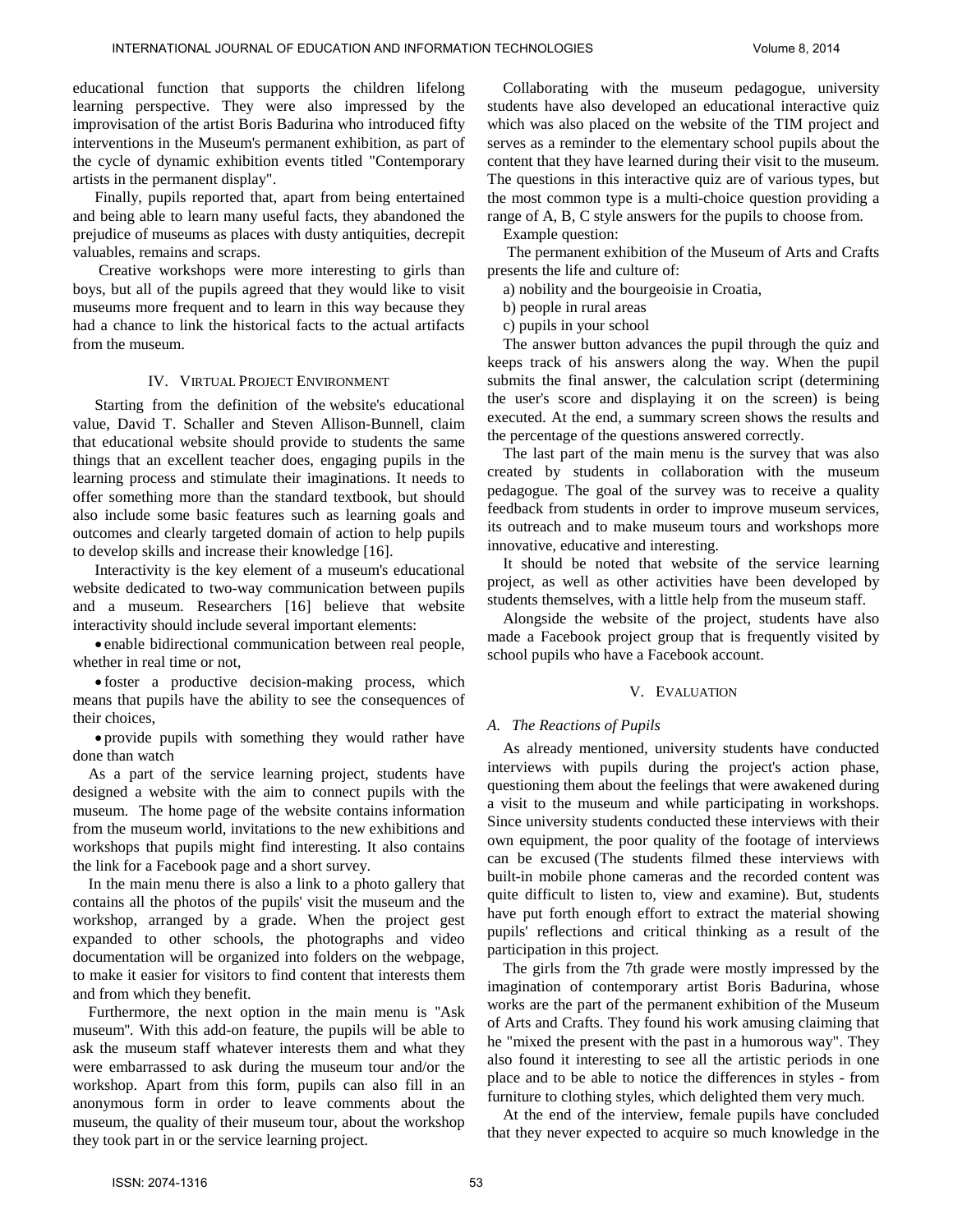museum. Before the visit, they perceived it as a boring institution, but after this first visit they realized that they were not right.

In a group interview, seventh grade male pupils said they liked the fact that they finally tied the theoretical knowledge acquired in school with the objects that were used in reality.

When asked about the frequency of visits to museums among their peers, the boys said they believe that their peers rarely or never visit museums and that they would like to visit more museums themselves. The appalling fact was that for some of these thirteen year old boys this visit was also the first visit to the museum ever.

The male pupils especially liked the technique of making greeting cards using black ink and egg yolk. They concluded that the visit to the museum was a thrilling experience and evaluated this service learning project as a high quality and educational project.

Furthermore, during the interview, eighth-grade pupils pointed out that the museum tour made it easier for them to connect the lessons learned in school with the real museum artifacts, since (during the school class) they did not have a chance to learn in detail about the artifacts that were used in a specific period of the history and therefore had no perception or clear picture of life in that period.

Finally, from these discussions it became clear that pupils benefited from this visit, becoming more capable to visually integrate what they read in books or learned in school subjects about museum artifacts.

#### *B. Evaluation of the museum pedagogue*

The Head of the Educational Department of the Museum of Arts and Crafts (Malina Zuccon Martic) was the key Museum's person who collaborated with students.

In the evaluation of the service learning project, she pointed out: "Contemporary museum pedagogy does not include only children, but all kinds of museum visitors, including students and pupils. Therefore, I was oddly pleased to work with these 4 students of Information and communication sciences on a service learning project related to museum education. Of course, it was not expected that they knew a lot about contemporary museum pedagogy, but originated this project emerged through many conversations and sharing of each other's ideas. I hope the project will really spread and develop in other schools and museums. I have to say that I was pleasantly surprised with the high level of technical preparedness of students for their project, but also with their willingness to listen to a different perspective and to understand the needs and demands of the museum. As a result of our teamwork, we conducted a project that became an inspiration for a successful collaboration between museum, school and university. "

#### VI. FUTURE COLLABORATION

After an extremely successful cooperation between students of Information Sciences from the Faculty of Humanities and Social Sciences, Museum of Arts and Crafts and elementary school "Cvjetno naselje", all partners recognized a need to spread this project not only to other elementary schools that could visit the Museum of Arts and Crafts, but also to other museums in the city of Zagreb.

In the next few years, university students would like to arrange visits for all elementary school pupils in Zagreb to different museums in the city. Students, university professors and museum experts all agree that the organized educational visits to museums should be continued.

After the completion of the service learning project at the Museum of Arts and Crafts, many museum educators from different museums in Zagreb have expressed interest to expand this project to their institution. Therefore, the student team who planned and realized this project will try to spread the information about the TiM project to as many pupils in Zagreb as possible, even to other cities across Croatia.

#### VII. CONCLUSION

Although schools nowadays have the tendency to pay more attention to learning from sources other than books (such as multimedia – pictures, animation and video), very few schools in Croatia possess conditions to establish interactive and multimedia learning environments. However, few schools organize regular visits to cultural institutions that not only preserve knowledge, but also play an active role in presenting knowledge in an interactive way and enable dynamic learning.

Teachers visit heritage institutions such as museums quite rare, although many studies prove that children acquire knowledge better and faster in the informal environment. Parisa et al. [17] report in their study that children develop thinking, a sense for real values and a sense of belonging to the group through non-formal learning.

Research [18] also proved that museums can be models of institutions where pupils encounter a variety of learning opportunities to enhance school-based learning.

In a museum, if activities directed to pupils are combined with student- or teacher-directed experiences, students (teachers) shift their roles from dispensers of information to designers of rich learning environments for school children.

Already Gardner [19] imagined museum as an educational environment were local pupils take school courses, exposed to a knowledgeable guide who demonstrates the way to use a skill or solve a problem. Gardner [19] contrasted schools (that connote formal, serious and decontextualized learning) with museums (that connote casual, entertaining and enjoyable learning). He pointed out the difference between experiencebased place that offers open-ended learning opportunities and place that offers lectures about remote subjects and tests based on drill-and-practice of memory of disconnected facts.

But, neither all museum experiences are as ideal as those described by neither Gardner [19], nor school pupils possess motivation to discover such experiences.

Students in TiM service learning project learned about many vital roles in their profession, such as handling of administrative tasks and communication between the museum, the school, the faculty professor and fellow students. They learned how to review project plans for feasibility, time allotment, appropriate content, and continuity across the semester. The faculty mentor observed each part of the project and had weekly contact with the student team.